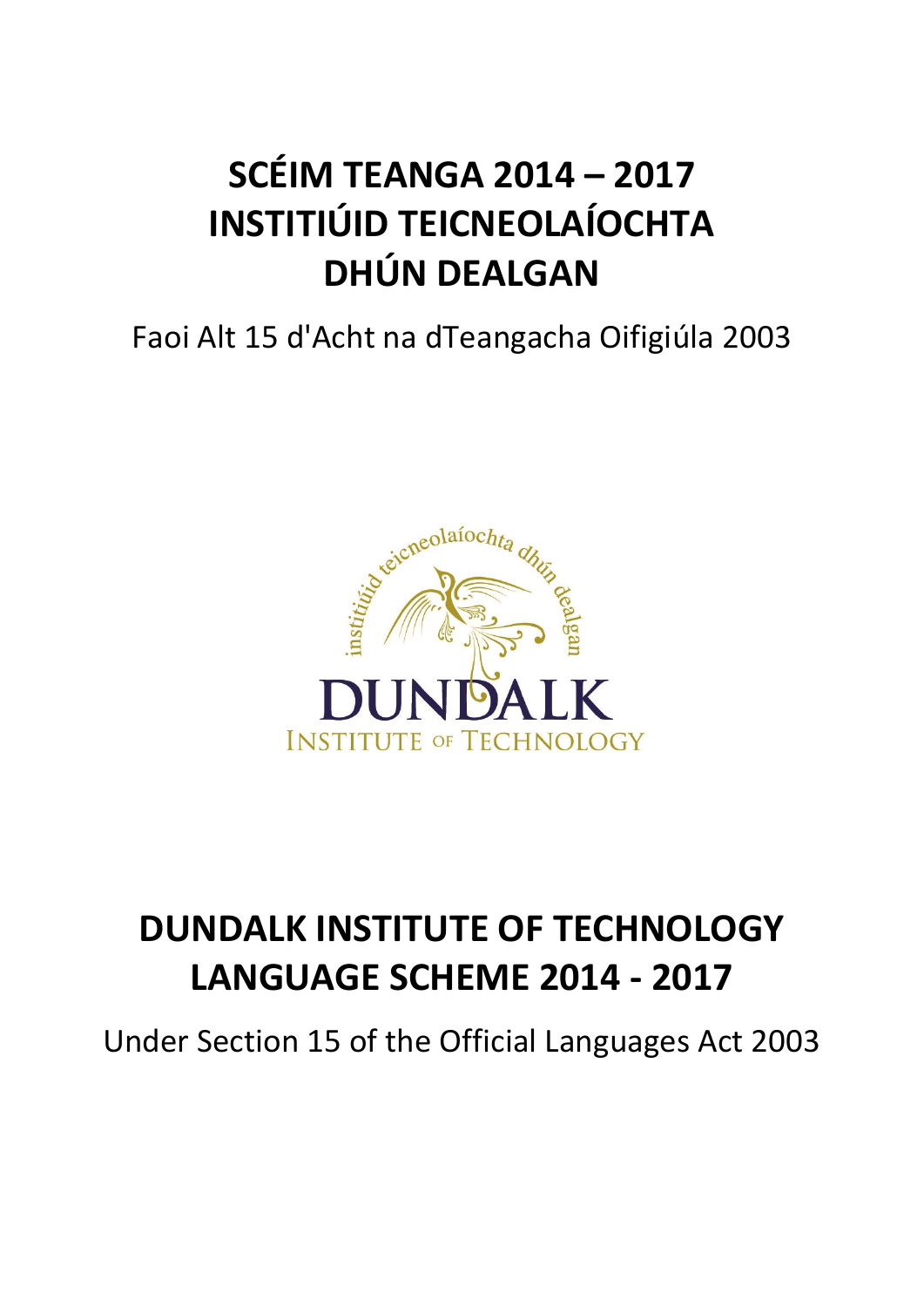## <span id="page-1-0"></span>CLÁR

| Caibidil 1 |  |  |  |  |
|------------|--|--|--|--|
| 1.1        |  |  |  |  |
| 1.2        |  |  |  |  |
| 1.3        |  |  |  |  |
| 1.4        |  |  |  |  |
| Caibidil 2 |  |  |  |  |
| 2.1        |  |  |  |  |
| 2.2        |  |  |  |  |
| 2.3        |  |  |  |  |
| 2.4        |  |  |  |  |
| 2.5        |  |  |  |  |
| 2.6        |  |  |  |  |
| 2.7        |  |  |  |  |
| 2.8        |  |  |  |  |
| 2.9        |  |  |  |  |
| 2.10       |  |  |  |  |
| 2.11       |  |  |  |  |
| Caibidil 3 |  |  |  |  |
| 3.1        |  |  |  |  |
| 3.2        |  |  |  |  |
| 3.3        |  |  |  |  |
| 3.4        |  |  |  |  |
| Caibidil 4 |  |  |  |  |
| Caibidil 5 |  |  |  |  |
|            |  |  |  |  |
|            |  |  |  |  |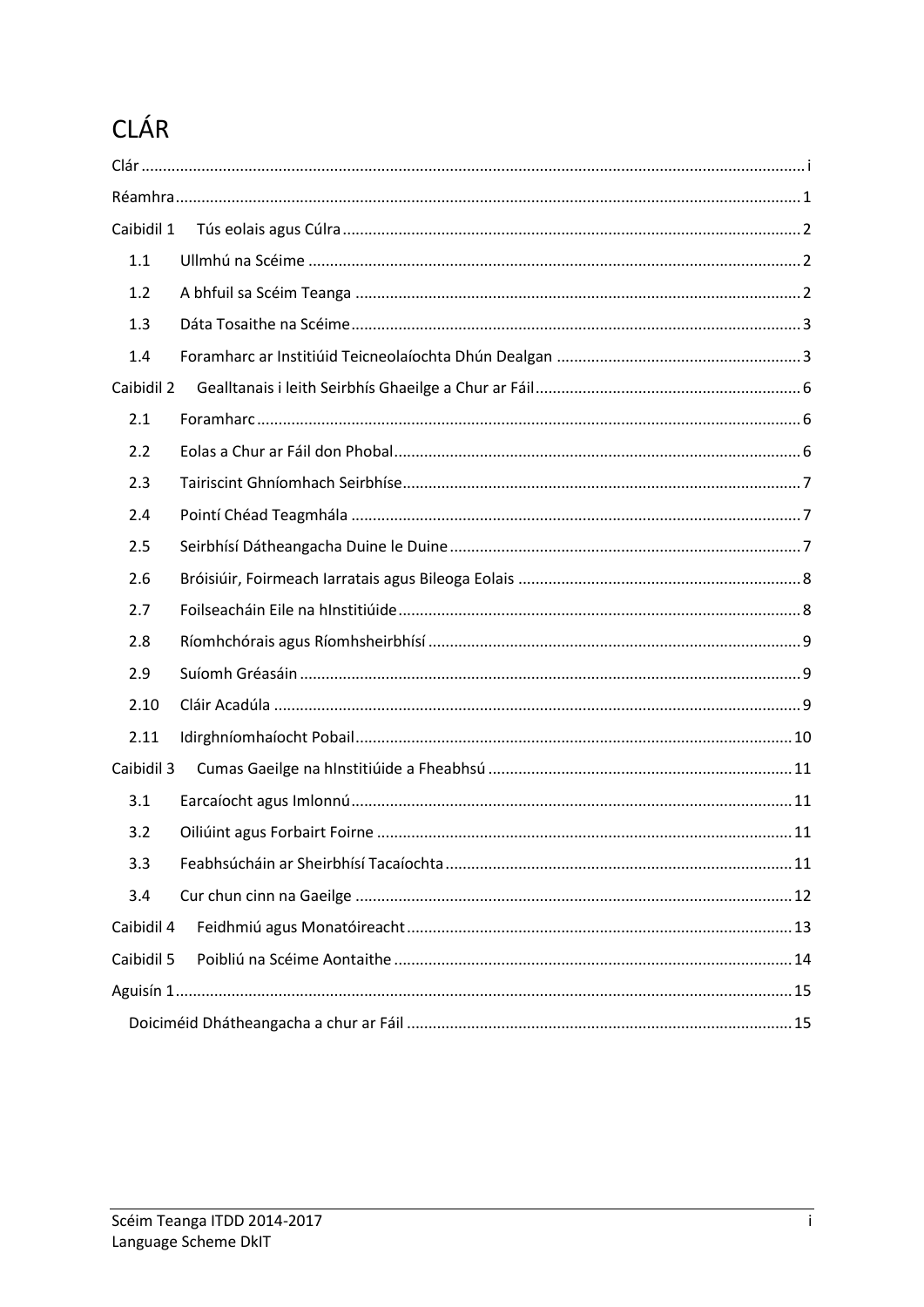### <span id="page-2-0"></span>RÉAMHRA

Seo é an dara scéim ag Institiúid Teicneolaíochta Dhún Dealgan faoi Alt 15 d'Acht na dTeangacha Oifigiúla 2003. Trínar gcéad scéim neadaíodh an tAcht mar chuid d'oibríochtaí laethúla na hInstitiúide.

Leis an dara scéim, beimid in ann tógáil ar an dul chun cinn a rinneadh, agus cinnteofar cur chuige níos nádúrtha i leith chumas na hInstitiúide chun ceanglais an Achta a chomhlíonadh. Ba é sprioc na hInstitiúide i gcónaí glacadh le spiorad an Achta agus cur chuige freagrach réamhghníomhach a cheapadh i leith fheidhmiú an Achta trí scéimeanna na hInstitiúide. Tugaimid aird ar leith ar a thábhachtaí atá sé íomhá agus timpeallacht dhearfach dhátheangach chorparáideach a chruthú laistigh den Institiúid, faoin scéim seo agus faoi fhorálacha reachtúla eile an Achta.

Inár bPlean Straitéiseach reatha 2011-14, déantar cur síos ar a riachtanaí atá sé don Institiúid:

*"Úsáid na Gaeilge a chur chun cinn ar campas agus ár Scéim Ghaeilge a chur i bhfeidhm."* 

Tá an cuspóir straitéiseach sin neadaithe inár gcur chuige i leith na scéime Gaeilge agus táimid ag tnúth le hí a chur chun feidhme go rathúil sna blianta atá romhainn.

**Denis Cummins Uachtarán**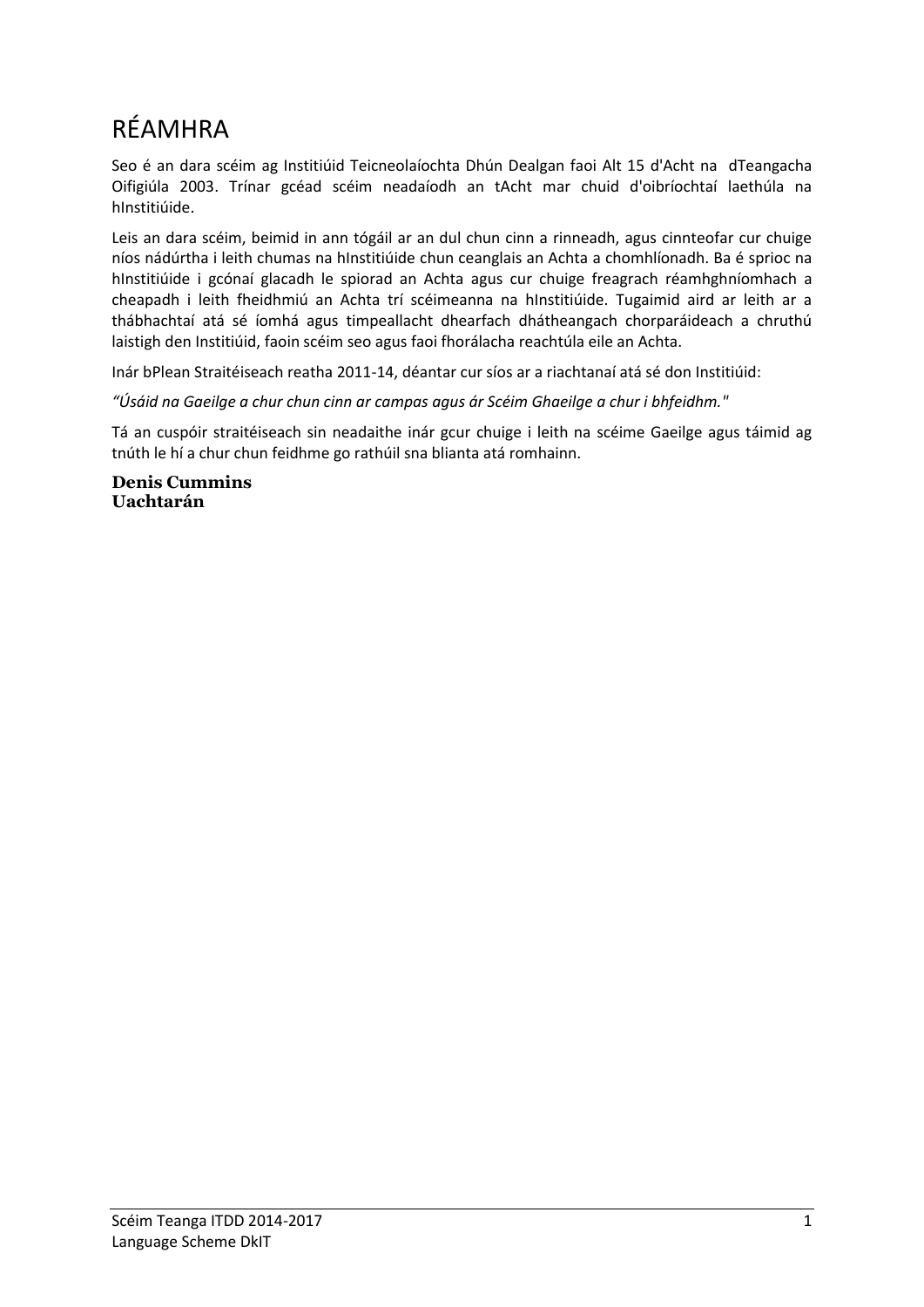### <span id="page-3-0"></span>Caibidil 1 TÚS EOLAIS AGUS CÚLRA

Seo í an dara scéim a d'ullmhaigh Institiúid Teicneolaíochta Dhún Dealgan de réir Alt 15 d'Acht na dTeangacha Oifigiúla, 2003 (a dtugtar "an tAcht" anseo air feasta). Foráiltear in Alt 11 den Acht le haghaidh scéim reachtúil a d'ullmhódh comhlachtaí poiblí, ina mionsonrófaí na seirbhísí a chuirfear ar fáil:

- $\triangleright$  inGaeilge
- i mBéarla
- i nGaeilge agus i mBéarla araon

mar aon leis na bearta a ghlacfar le cinntiú go gcuirfear aon seirbhís, nach gcuireann an comhlacht ar fáil i nGaeilge i láthair na huaire, ar fáil i nGaeilge faoi dheireadh thréimhse aontaithe.

Daingníodh céad scéim teanga na hInstitiúide ar 18 Deireadh Fómhair 2010. Tógann an scéim seo ar chéad scéim na hInstitiúide agus ar an nós agus an cleachtas a bhí agus atá i bhfeidhm san Institiúid, agus ar phrionsabail na Seirbhíse Cáilíochta do Chustaiméirí.

### <span id="page-3-1"></span>1.1 Ullmhú na Scéime

Foráiltear in *Alt 12* den Acht le haghaidh treoirlínte a d'ullmhódh an tAire Ealaíon, Oidhreachta agus Gaeltachta, agus a d'eiseofaí do chomhlachtaí poiblí mar chuidiú agus dréachtscéimeanna á nullmhú acu. Dréachtaíodh an scéim seo ag féachaint do na treoirlínte sin, tar éis dul i gcomhairle go forleathan le mic léinn, baill foirne agus geallsealbhóirí ionadacha seachtracha. Foilsíodh fógra poiblí faoi *Alt 13* den Acht i Meán Fómhair 2013, ag iarraidh aighneachtaí i dtaca le dara dréachtscéim na hInstitiúide a ullmhú. Bunaíodh an scéim seo ar na haighneachtaí ar fad a fuarthas agus ar na dearcthaí agus na moltaí a chuir geallsealbhóirí ar aghaidh. Is mór ag an Institiúid am agus iarracht gach duine a bhí bainteach leis an bpróiseas seo.

Leagtar amach sa scéim seo na spriocanna atá socraithe ag an Institiúid di féin don dara tréimhse trí bliana agus ainmnítear ann réimsí tosaíochta. Ar Bhord Feidhmiúcháin na hInstitiúide, faoi cheannas an Uachtaráin, a bheidh an fhreagracht monatóireacht agus athbhreithniú a dhéanamh ar an scéim.

### <span id="page-3-2"></span>1.2 A bhfuil sa Scéim Teanga

Aithnítear sa dara scéim an dea-thoil san Institiúid i leith na Gaeilge agus tógtar ar an dul chun cinn a rinneadh ar fud na heagraíochta de thoradh chur chun feidhme na chéad scéime.

Rinneadh gealltanais shuntasacha i scéim bhunaidh na hInstitiúide chun cur le leibhéal na seirbhíse Gaeilge. Ar na gealltanais sin bhí:

- SUÍOMH GRÉASÁIN: Aistriú go Gaeilge ar mhórchuid de shuíomh Gréasáin na hInstitiúide.
- CUMARSÁIDÍ LEIS AN BPOBAL: Ábhar dátheangach a chur ar fáil i lámhleabhair, ar chuirí, ar fhoirmeacha iarratais, ar chartaí gnó agus ar chartaí mac léinn.

Comhlíonadh formhór na ngealltanas a rinneadh sa chéad scéim agus rinneadh dul chun cinn suntasach sna cinn eile. Tá feabhas curtha ar an tseirbhís dhátheangach ar fud na hInstitiúide. Ach aithníonn an Institiúid a thábhachta atá sé leathnú agus feabhsú breise a dhéanamh ar sheirbhísí dátheangacha.

Dá réir sin, is é cuspóir na dara scéime leanúint de bheith ag cur na ngealltanas sin i ngníomh agus cur le leibhéal na seirbhíse Gaeilge i dtréimhse na scéime (2014 – 2017).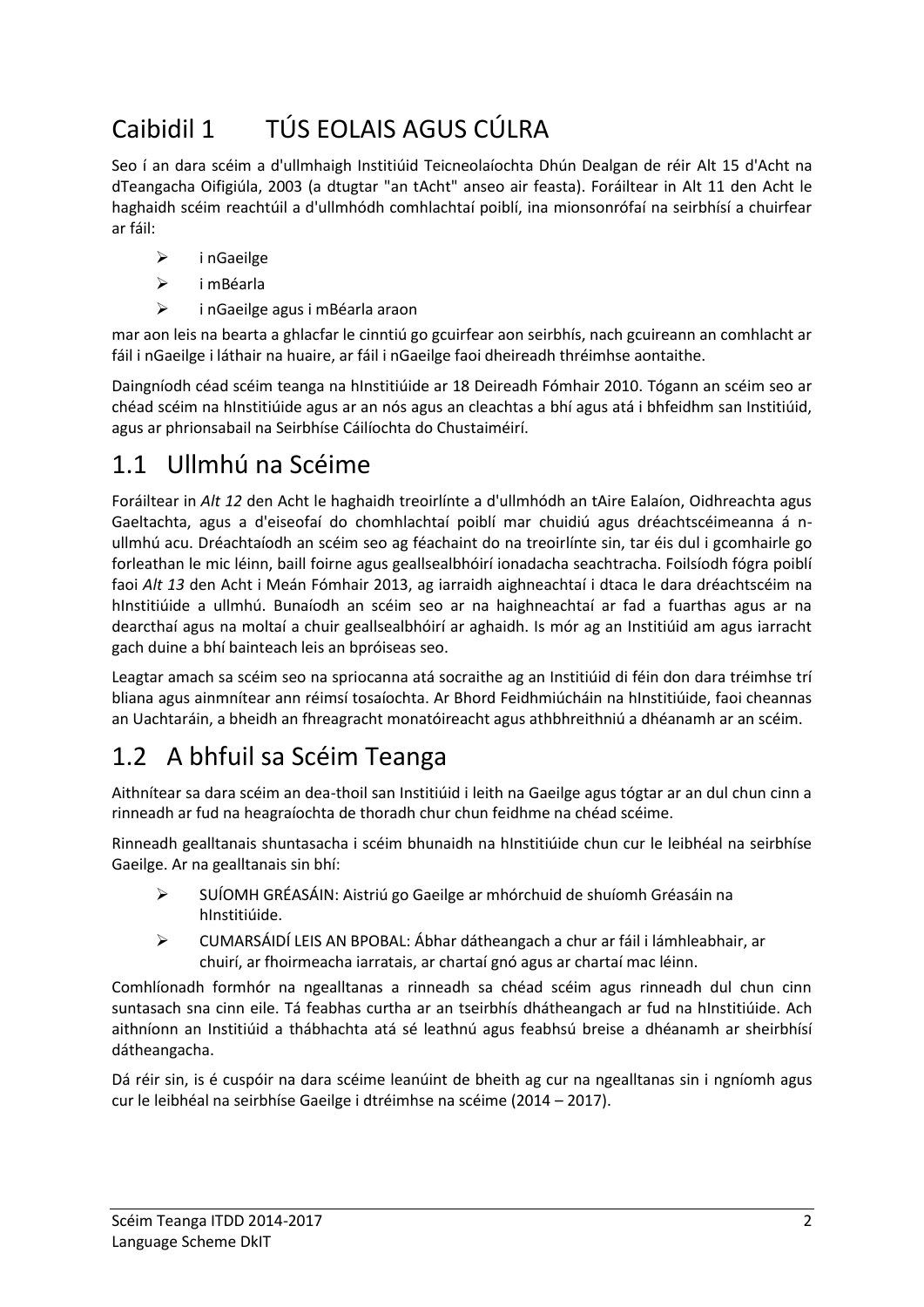### <span id="page-4-0"></span>1.3 Dáta Tosaithe na Scéime

Tá an scéim seo deimhnithe ag an Aire Ealaíon, Oidhreachta agus Gaeltachta agus tiocfaidh sí i bhfeidhm an 8ú Lúnasa 2014. Beidh sí i bhfeidhm i gcónaí go ceann trí bliana ón dáta sin nó go dtí go mbeidh scéim nua socraithe ag an Aire de bhun Alt 15 den Acht, cibé acu is déanaí.

### <span id="page-4-1"></span>1.4 Foramharc ar Institiúid Teicneolaíochta Dhún Dealgan

#### 1.4.1 Próifíl na hInstitiúide

Is í an Institiúid an príomhsholáthraí ardoideachais i réigiún an Oirthuaiscirt de Phoblacht na hÉireann. Tá an Institiúid suite leath slí, nó mar sin, idir Baile Átha Cliath agus Béal Feirste agus cuireann sí deiseanna oideachais ar ardchaighdeán ar fáil i raon leathan disciplíní do 5,000 mac léinn, nach mór, ar champas 31 heicteár. Bunaíodh í i 1970 mar Choláiste Teicniúil Réigiúnach agus ó shin i leith tá mórchuid déanta aici ar mhaithe leis an réigiún a fhorbairt agus a bhunathrú chun feabhais. Tairgeann an Institiúid svuít iomlán clár ar leibhéal ceirde, fochéime agus iarchéime (suas go PhD).

Go dtí seo tá béim ar leith curtha ag an Institiúid ar:

- feabhsú a dhéanamh ar an teacht ar dheiseanna oideachais;
- $\triangleright$  teagasc agus foghlaim;
- méadú a dhéanamh ar an gcumas taighde, taighde a mbíonn tionchar díreach aige ar an bhfoghlaim, ar an teagasc agus ar aistriú eolais agus ar fhorbairt eacnamaíoch an réigiúin
- $\triangleright$  dul i mbun oibre le comhpháirtithe réigiúnacha agus náisiúnta ar mhaithe le hinbhuanaitheacht shóisialta, eacnamaíoch agus cultúrtha.

#### 1.4.2 Féiniúlacht na hInstitiúide

#### *Fís agus Misean*

Is í an fhís atá leagtha síos don Institiúid sa phlean straitéiseach reatha: '*ardoideachas ar leibhéal ollscoile a sholáthar do chéimithe, a shroichfidh barr feabhais ina saindisciplín, agus a mbeidh acu an chruthaitheacht, an fhéinmhuinín, an athléimneacht agus an cumas fiontraíochta is gá chun go mbeidh rath orthu san 21ú haois. Trí dhul i mbun oibre ar shlí inbhuanaithe agus le fócas praiticiúil, cabhróimid chun athghiniúint réigiún an Oirthuaiscirt agus Éire i gcoitinne a threorú, trí ghníomhú ar bhonn áitiúil agus smaoineamh ar bhonn domhanda.* '.

Seo a leanas misean na hInstitiúide:

'*Geallann Institiúid Teicneolaíochta Dhún Dealgan a ról i bhforbairt eacnamaíoch, sóisialta agus cultúrtha an réigiúin a chomhlíonadh. Dírítear sa phlean straitéiseach seo go háirithe ar na tréithe seo a leanas a chothú i bhfoghlaimeoirí agus i gcéimithe:*

- *Barr feabhais ina ndisciplín;*
- *An cumas eolas disciplíneach agus trasdisciplíneach a chur i bhfeidhm, ag díriú go háirithe ar an bhfiontraíocht agus ar an inbhuanaitheacht;*
- *An cumas rannchuidiú leis an domhan mór agus leis an tsochaí áitiúil;*
- *Cáilíochtaí pearsanta agus infhostaitheachta, lena n-áirítear an cumas fadhbanna casta a réiteach; smaointeoireacht chriticiúil; smaointeoireacht faoi chórais agus an cumas dul i mbun foghlama go leanúnach."*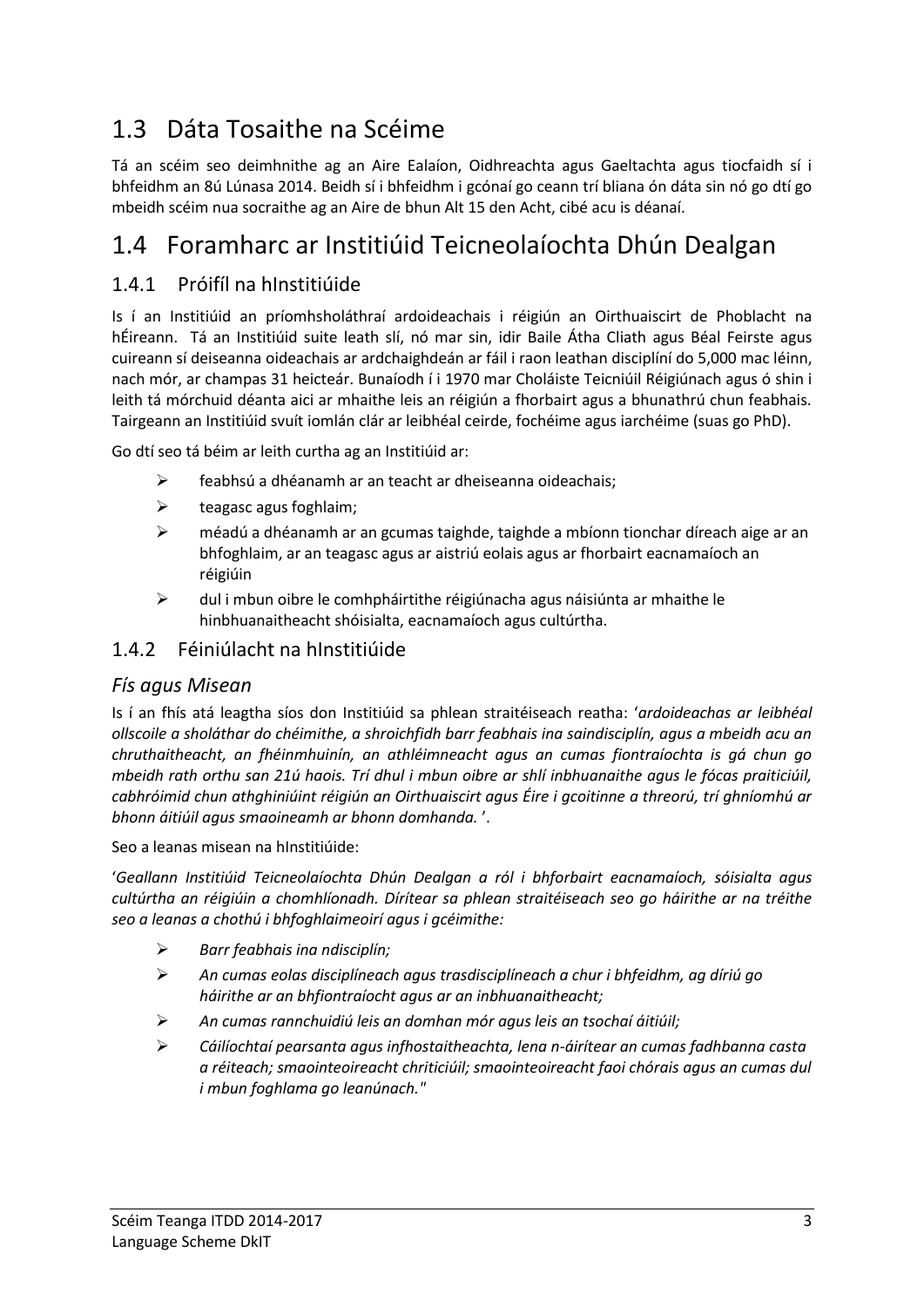#### *Na Colúin Straitéiseacha*

Tá an plean tógtha ar thrí cinn de cholúin straitéiseacha, bunaithe ar thrí cinn de théamaí straitéiseacha ginearálta. Seasann gach colún do ghné chriticiúil den Institiúid agus i dteannta a chéile, rannchuidíonn siad le forbairt ár gcéimithe agus le cuspóirí iomlána na hInstitiúide.

Seo a leanas na colúin:

- 1. Sócmhainn an Eolais, a chiallaíonn obair scoláireachta na hInstitiúide (teagasc, foghlaim, taighde) agus aistriú eolais
- 2. Pobal agus Forbairt, a chiallaíonn ról na hInstitiúide i dtaca le saol sóisialta, eacnamíoch agus cultúrtha an phobail a fheabhsú, ar leibhéal réigiúnach, náisiúnta agus idirnáisiúnta.
- 3. Eagraíocht, a chiallaíonn na próisis agus na hacmhainní ar a bhfuil obair na hInstitiúide bunaithe.

#### 1.4.3 Custaiméirí agus Geallsealbhóirí

Is iad na mic léinn príomhchustaiméirí na hInstitiúide, agus tá dualgas cúraim uirthi ina leith. Idirghníomhaíonn sí le hinstitiúidí agus le gníomhaireachtaí oideachais eile agus leis an bpobal i gcoitinne. Seo a leanas na príomhchliaint agus na príomhchustaiméirí:

*Ranna Rialtais An Phríomh-Oifig Staidrimh An Pobal i gCoitinne: Tuismitheoirí Scoileanna Pearsanra Ghairmthreorach Muintir Dhún Dealgan agus an cheantair máguaird Lucht Tionscail Céimithe Comhlachtaí eile: Comhairlí contae agus uirbeacha Cumainn thráchtála Comhairlí lucht trádála SOLAS An tÚdarás um Ardoideachas Fiontraíocht Éireann Fondúireacht Eolaíochta Éireann Forfás Eagraíochtaí oideachais eile*

#### 1.4.4 Struchtúir na hInstitiúide

#### *Rialachas*

Is é príomhfheidhm an *Chomhlachta Rialachais* gnóthaí na hInstitiúide a bhainistiú agus a rialú. Rialaíonn agus stiúrann *an tUachtarán* gníomhaíochtaí na hInstitiúide agus tá sé freagrach as í a bhainistiú go héifeachtach cuí. Is é príomhchuspóir an *Bhoird Fheidhmiúcháin* cabhrú leis an Uachtarán beartas na hInstitiúide a chur chun feidhme agus maoirseacht a dhéanamh ar an tslí ina ndéantar pleanáil straitéiseach na hInstitiúide agus ar an tslí ina gcuirtear chun feidhme í.

#### *An Chomhairle Acadúil*

Cabhraíonn an Chomhairle Acadúil leis an gComhlacht Rialachais pleanáil, comhordú, forbairt agus maoirseacht a dhéanamh ar obair oideachais na hInstitiúide chomh maith le caighdeáin acadúla chláir agus ghníomhaíochtaí na hInstitiúide a chosaint, a chothabháil agus a fhorbairt.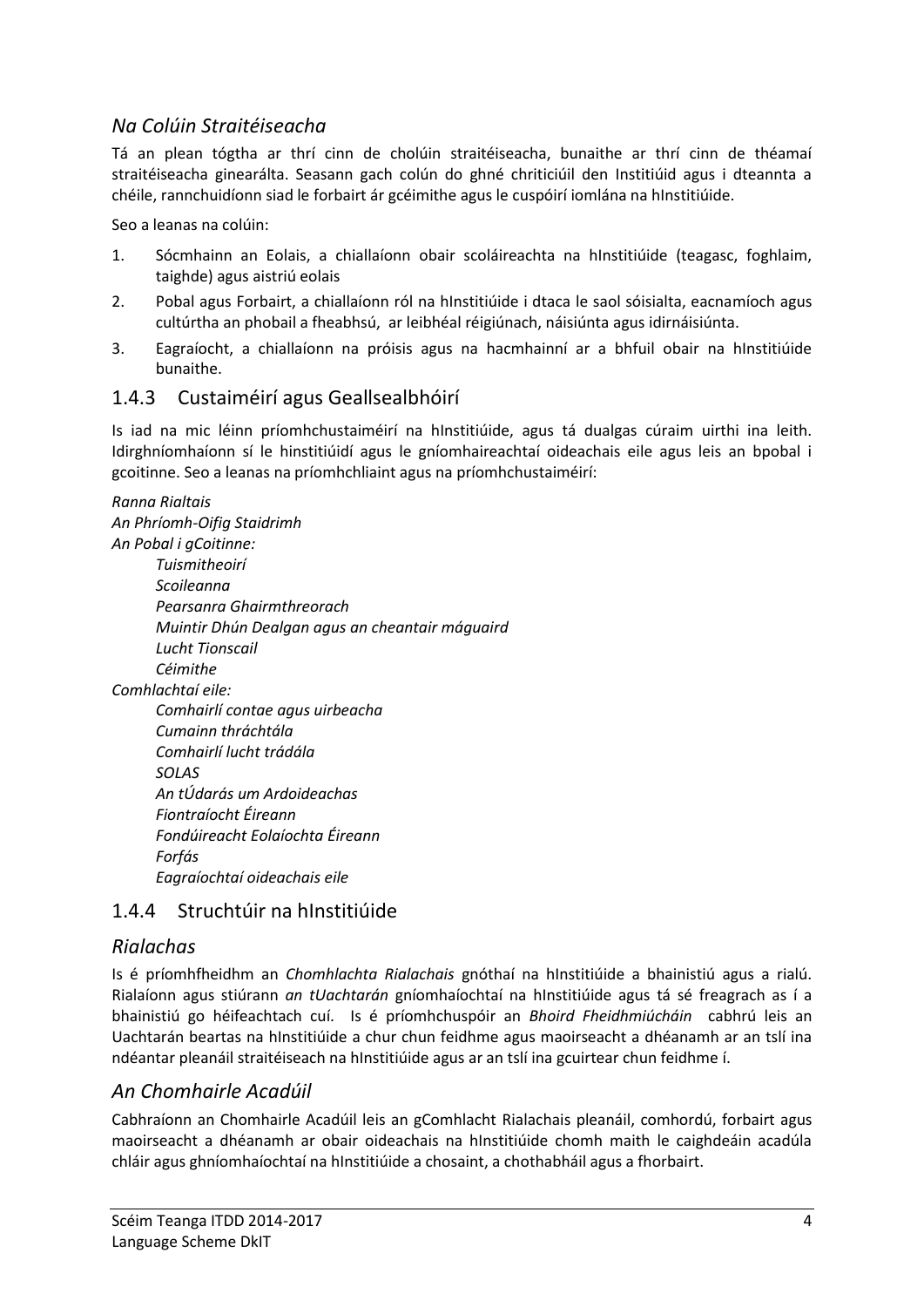#### *Scoileanna agus Ranna Acadúla*

Ceithre scoil acadúla tá san Institiúid, a gcuireann gach ceann díobh seirbhísí oideachais ar fáil ar leibhéal fochéime agus iarchéime. Tá ranna agus rannóga éagsúla i ngach scoil, mar seo a leanas:

| Scoil                          | Roinn/Rannóg                                         |
|--------------------------------|------------------------------------------------------|
| An Scoil Gnó & Daonnachtaí     | An Roinn Staidéar Gnó                                |
|                                | An Roinn Daonnachtaí                                 |
|                                | An Roinn Staidéar Bainistíochta & Airgeadais         |
|                                | An Rannóg Fáilteachais                               |
|                                | An Rannóg Foghlama ar feadh an tSaoil                |
| An Scoil Innealtóireachta      | An Roinn Innealtóireachta Leictreonaí & Meicniúla    |
|                                | An Roinn Innealtóireachta Sibhialta & Comhshaoil     |
|                                | An Roinn Tógála & Suirbhéireachta                    |
|                                | An Roinn Ceirdeanna Innealtóireachta                 |
| An Scoil Sláinte & Eolaíochta  | An Roinn Eolaíochta Feidhmí                          |
|                                | An Roinn Altranais, Cnáimhseachta & Staidéar Sláinte |
|                                | An Rannóg Cnáimhseachais                             |
| An Scoil Faisnéisíochta & Meán | An Roinn Riomhaireachta & Matamaitice                |
| Cruthaitheach                  | An Rannóg Ceoil                                      |
|                                | An Rannóg Meán Cruthaitheach                         |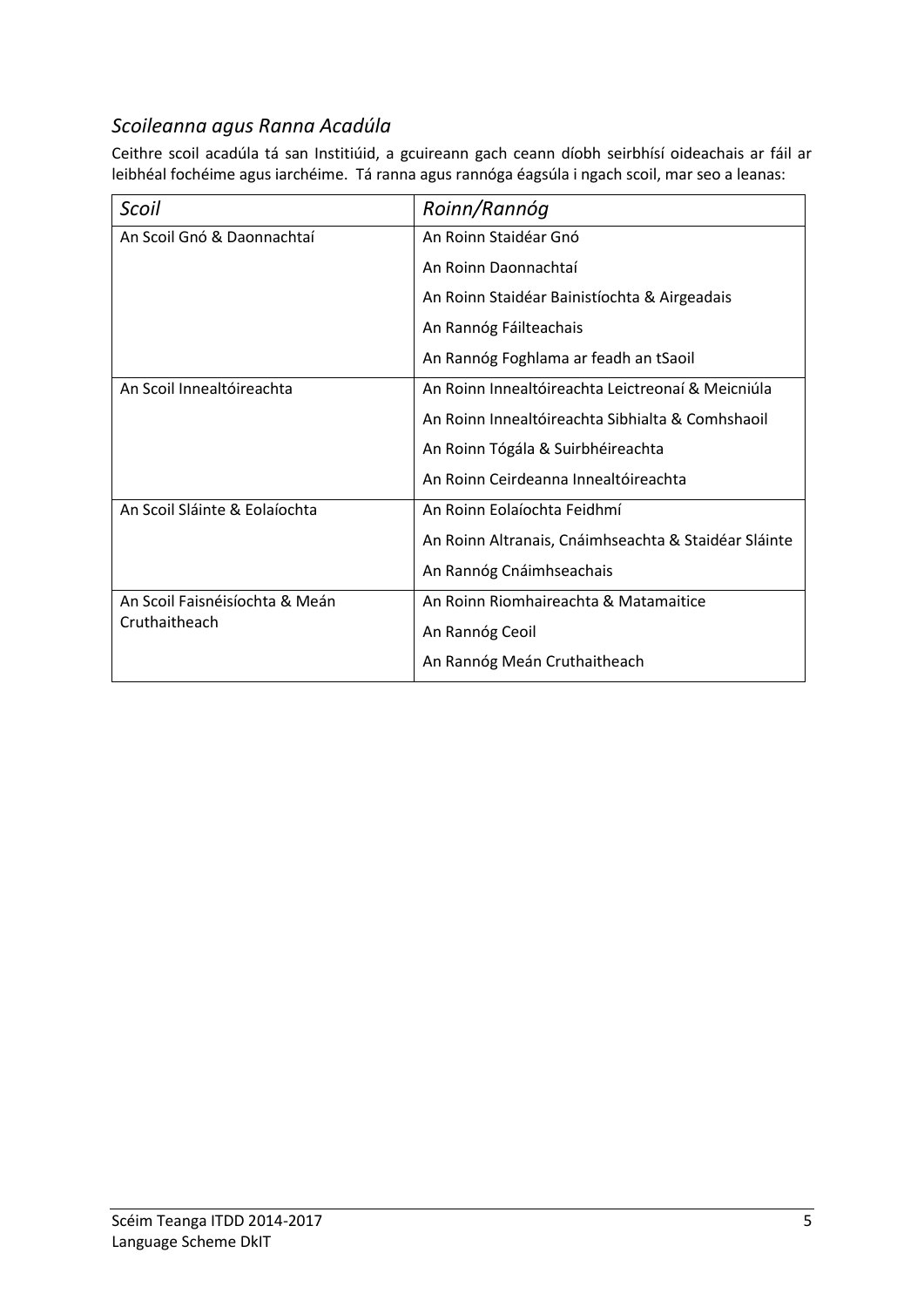### <span id="page-7-0"></span>Caibidil 2 GEALLTANAIS I LEITH SEIRBHÍS GHAEILGE A CHUR AR FÁIL

### <span id="page-7-1"></span>2.1 Foramharc

Geallann an Institiúid an tseirbhís is fearr is féidir a sholáthar i nGaeilge agus/nó go dátheangach dá custaiméirí uile. Is iad seo a leanas tosaíochtaí na scéime seo:

- Tuilleadh feabhsuithe a dhéanamh ar chumas na hInstitiúide seirbhísí Gaeilge a chur ar fáil.
- Feasacht ar an scéim a mhúscailt i measc na foirne.
- $\triangleright$  Leanúint de bheith ag cur le cumas na foirne sa Ghaeilge trí oiliúint agus trí fhorbairt.
- Leanúint de bheith ag forbairt seirbhísí do mhic léinn trí dhoiciméid dhátheangacha agus trí sheirbhís theoranta duine le duine i réimsí ainmnithe.
- $\triangleright$  Córas foirmiúil a fhorbairt chun monatóireacht a dheánamh ar an éileamh ar sheirbhísí Gaeilge.

Leagtar amach sa chaibidil seo gealltanais nua agus gealltanais leanúnacha<sup>1</sup> i dtaca le gnáthsheirbhísí agus gníomhaíochtaí na hInstitiúide a chur ar fáil i nGaeilge agus/nó go dátheangach<sup>2</sup> dár gcustaiméirí uile.

### <span id="page-7-2"></span>2.2 Eolas a Chur ar Fáil don Phobal

Ó tugadh isteach céad scéim Ghaeilge na hInstitiúide faoi Acht na dTeangacha Oifigiúla, is mó ná riamh an chumarsáid a dhéantar go dátheangach. Ullmhaíodh mórchuid de dhoiciméid na hInstitiúide go dátheangach le trí bliana anuas agus geallann an Institiúid tuilleadh litríochta agus cumarsáidí Gaeilge a chur ar fáil le linn thréimhse na scéime seo agus na scéimeanna ina diaidh, sna réimsí seo a leanas:

- $\triangleright$  Bróisiúir, foirmeacha iarratais agus bileoga eolais (mar atá leagtha amach in Aguisín 1)
- Foilseacháin (Féach Rann[a 2.6](#page-9-0) & [2.7\)](#page-9-1)
- Suíomh Gréasáin (Féach Roinn [2.9\)](#page-10-1)
- *G1 Preasráitis – Cuirfear 25% díobh ar fáil sa dá theanga, agus ag an am céanna, má tá siad á scaoileadh leis na meáin náisiúnta. Foilseofar leaganacha dátheangacha i gcás 10% díobh siúd a fhoilsítear ar shuíomh Gréasáin na hInstitiúide.*
- *G2 Leanfar de chuirí chuig imeachtaí, cártaí mic léinn agus cártaí gnó foirne a phriontáil go dátheangach.*

**.** 

 $1$  Tá lipéad Gxx leis na gealltanais, ina gciallaíonn xx sraithuimhir (G = Gealltanas).

<sup>&</sup>lt;sup>2</sup> I gcás ina gcuirtear doiciméad nó téacs ar fáil go dátheangach i gcás aon cheann de na gealltanais sa scéim seo, cuirfear i láthair iad de réir na rialachán a rialaíonn páipéarachas.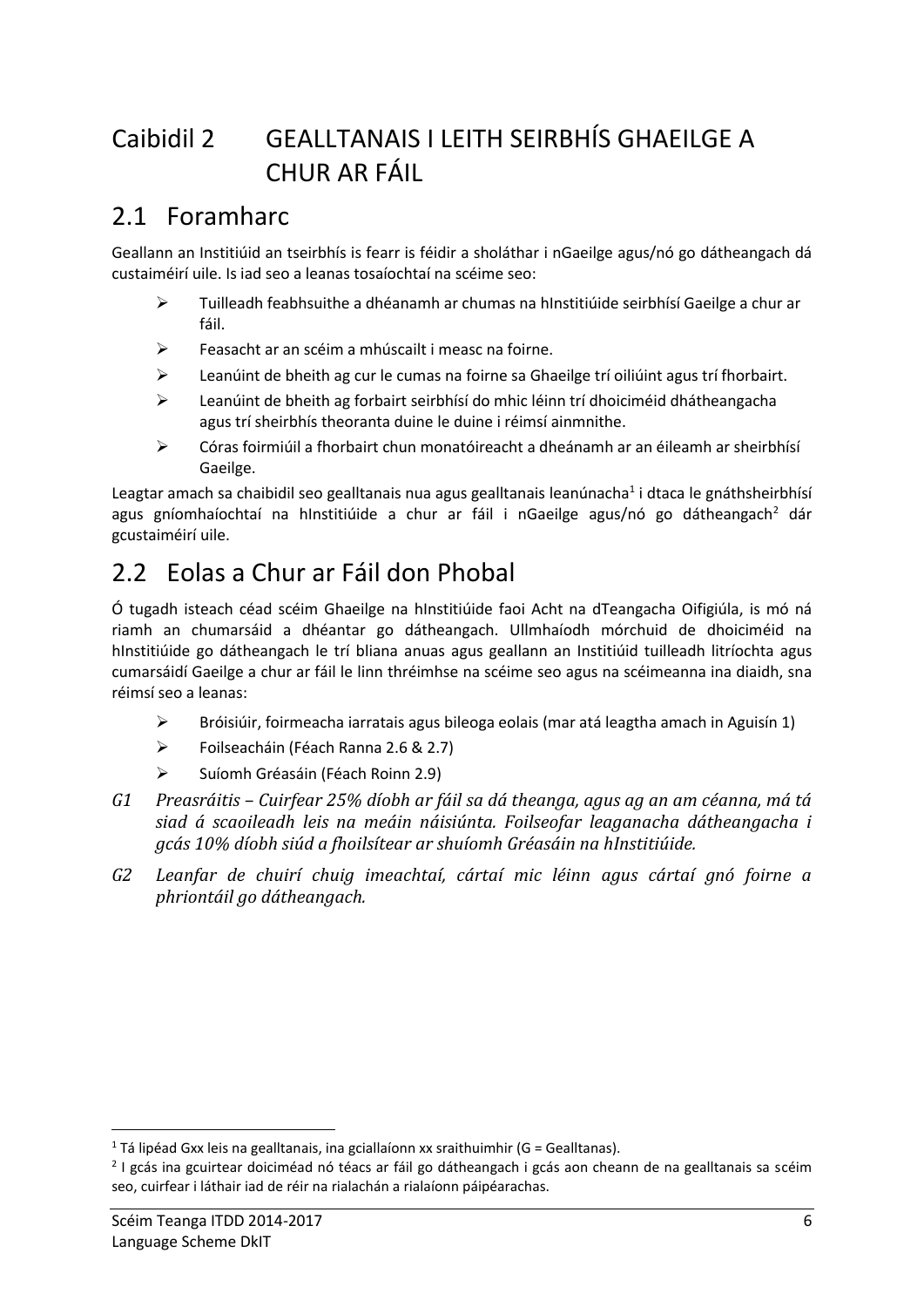### <span id="page-8-0"></span>2.3 Tairiscint Ghníomhach Seirbhíse

- *G3 Tapóidh an Institiúid gach deis ina idirghníomhaíochtaí laethúla le custaiméirí chun na seirbhísí Gaeilge atá ar fáil uaithi a chur ar aghaidh agus aird a dhíriú orthu ar na slite seo a leanas:*
	- *(a) Cuirfear in iúl go díreach do chustaiméirí go bhfuil sé de rogha acu a gcuid gnó a dhéanamh leis an Institiúid i nGaeilge, trí fhógraí a chur ar taispeáint in áiteanna fáiltithe á rá go bhfuil seirbhísí Gaeilge ar fáil, agus trí na seirbhísí sin a liostáil in áit fheiceálach ar shuíomh idirlín na hInstitiúide;*
	- *(b) Fo-nótaí a chur le treoirlínte, bileoga agus foirmeacha iarratais ar leith á rá go bhfuil na doiciméid sin ar fáil i nGaeilge chomh maith (sna cásanna eisceachtúla nach gcuirtear an t-ábhar clóite dátheangach ar fáil laistigh d'aon chlúdach amháin).*
	- *(c) Nótaí a chur ar áireamh i bhfoilseacháín agus i bhfógraí ina ndeirtear go gcuireann an Institiúid seirbhísí Gaeilge ar fáil agus dá réir sin go mbíonn fáilte roimh chustaiméirí ar mian leo a gcuid gnó a dhéanamh i nGaeilge, de réir na ngealltanas atá tugtha ina scéim aontaithe.*

### <span id="page-8-1"></span>2.4 Pointí Chéad Teagmhála

Is iad fáilteoirí/lucht lasc-chláir an chéad phointe teagmhála leis an bpobal. Beidh sé mar bheartas ag an Institiúid, faoi mar a bhí riamh, cleachtais Seirbhíse Cáilíochta do Chustaiméirí a chur ar fáil sa réimse seo, mar seo a leanas:

- *G4 Tabharfaidh an fhoireann fáiltithe/lasc-chláir ainm na hInstitiúide i nGaeilge*
- *G5 Beidh an fhoireann fáiltithe in ann beannú simplí a thabhairt i nGaeilge.*
- *G6 Déanfar socruithe chun baill den phobal a chur i dteagmháil gan mhoill le cibé oifig nó oifigeach atá freagrach as an tseirbhís atá uathu a chur ar fáil trí Ghaeilge, mar atá liostaithe san Áit Fáiltithe agus ar shuíomh Gréasáin na hInstitiúide.*

### <span id="page-8-2"></span>2.5 Seirbhísí Dátheangacha Duine le Duine

*G7 Sa chéad scéim, dhírigh an Institiúid ar an leabharlann mar áit tosaíochta ina bhféadfaí seirbhísí dátheangacha a chur ar fáil. Déanfar gach iarracht ball foirne a earcú, a ath-imlonnú nó a oiliúint chun an tseirbhís sin a chur ar fáil.*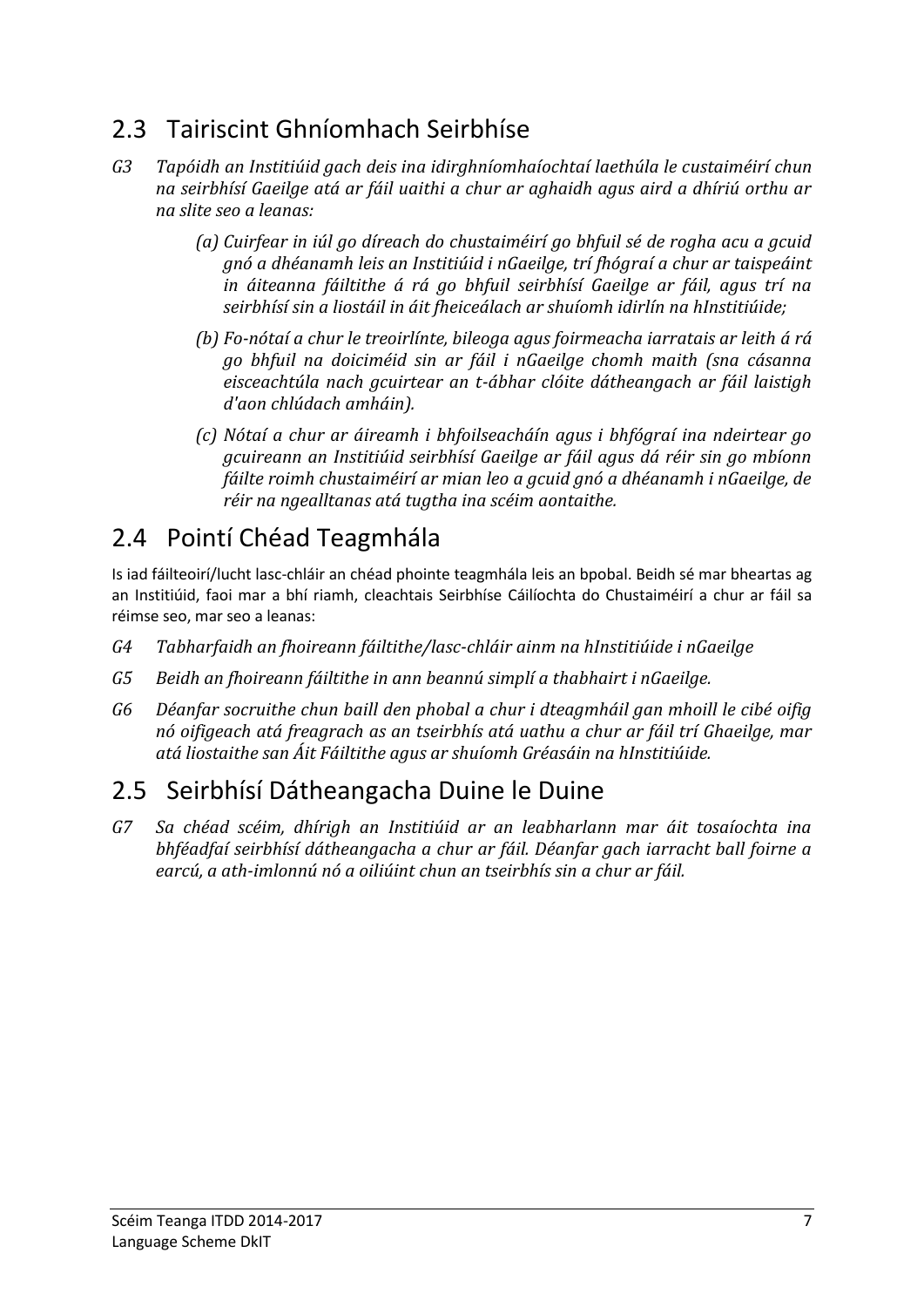#### <span id="page-9-0"></span>2.6 Bróisiúir, Foirmeacha Iarratais agus Bileoga Eolais

- *G8 Cuirfear bróisiúir, foirmeacha iarratais agus bileoga eolais gaolmhara ar fáil go dátheangach a mhéad atá leagtha amach in Aguisín 1.* 
	- *(a) Beidh siad sin de bhreis ar na seirbhísí atá leagtha síos cheana féin i gcéad scéim na hInstitiúide, seirbhísí (nó a gcoibhéis) a chuirfear ar fáil go dátheangach faoi mar is gnách.*
	- *(b) I gcás go gcuirtear aon cheann de na bróisiúir, na foirmeacha iarratais nó na bileoga seo ar fáil ar shuíomh Gréasáin na hInstitiúide, cuirfear an leagan Gaeilge ar fáil go comhuaineach leis an leagan Béarla.*
	- *(c) Foilseofar iad go dátheangach laistigh den aon chlúdach amháín, más féidir. An t-aon eisceacht ná nuair nach féidir é sin a dhéanamh, i ngeall ar mhéid, leagan amach nó nádúr an doiciméid.*
- *G9 Cinnteoidh an Institiúid go mbeidh leaganacha Gaeilge agus Béarla chomh feiceálach céanna, i ngach suíomh poiblí, i gcás ina gcuirtear foirmeacha iarratais agus bileoga eolais ar fáil go leithleach i mBéarla agus i nGaeilge, agus go mbeidh sé chomh héasca céanna an leagan Gaeilge a fháil agus atá sé an leagan Béarla a fháil.* 
	- *(a) Cuirfear in iúl do chustaiméirí, go réamhghníomhach, go bhfuil leagan Gaeilge ar leith ar fáil, i ráiteas oiriúnach ar an leagan Béarla den doiciméad agus/nó ar aon slí eile a mheasann an Institiúid a bheith cuí.*
	- *(b) I mBéarla amháin a bheidh bróisiúir atá dírithe ar an margadh idirnáisiúnta.*
- *G10 Ullmhófar jabthuairiscí i nGaeilge do chásanna áirithe inar riachtanas í an Ghaeilge don phost.* 
	- *(a) Cuirfear jabthuairiscí cineálacha, a mbíonn an téacs mar an gcéanna iontu ó bhliain go bliain, ar fáil i nGaeilge thar thréimhse na scéime seo.*
	- *(b) Déanfar gach jabthuairisc eile, do phoist ina n-athraítear an téacs go minic, a scaipeadh i mBéarla amháin go ceann tamaill.*

#### <span id="page-9-1"></span>2.7 Foilseacháin Eile na hInstitiúide

- *G11 Geallann an Institiúid an méid ábhair dhátheangaigh atá i ndoiciméid eolais inmheánacha agus i bhfoilseacháin inmheánacha a mhéadú. Leanfar de thuarascálacha sainchomhairleoirí agus doiciméid teicniúla a fhoilsiú sa teanga inar cuireadh i láthair iad a chéaduair.*
- *G12 Beidh clúdaigh agus ceannteidil ranna an Réamheolaire, mar aon le Fáilte an Uachtaráin agus Fáilte an Leabharlannaí, dátheangach mar is gnách. Lena chois sin, beidh an chuid sin den Réamheolaire dar teideal Fáilte go hInstitiúid Teicneolaíochta Dhún Dealgan dátheangach ó dhara bliain na scéime amach.*
- *G13 Beidh clúdaigh Lámhleabhar na Mac Léinn, mar aon le téacs Fháilte an Uachtaráin, agus leathanaigh an Fhéilire, na Dialainne agus na nUimhreacha Úsáideacha Teileafóin, dátheangach i gcónaí. Lena chois sin, beidh an leathanach Scrúduithe agus gach ceannteidil roinne air dátheangach ó dhara bliain na scéíme amach.*
- *G14 Foilseofar an Lámhleabhar Bronnta Céimeanna i bhfoirm dhátheangach, seachas liosta na n-ainmneacha, ó chéad bliain na scéime amach.*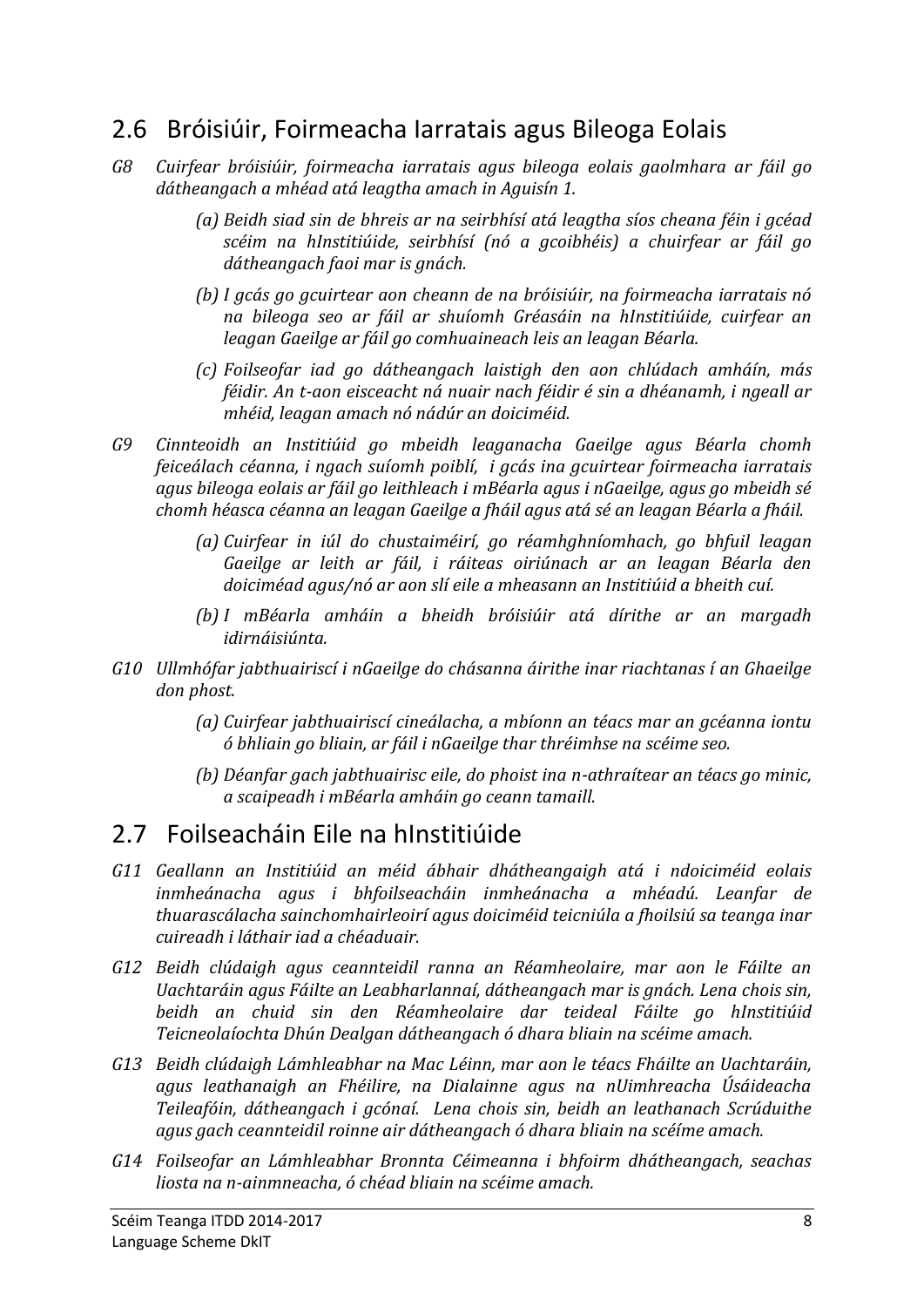- *G15 Foilseofar dhá alt ar a laghad i nGaeilge gach seimeastar i nuachtlitir leictreonach na hInstitiúide, DkITimes.*
- *G16 Beidh Fáilte an Uachtaráin i bhfoirm dhátheangach in The Ignite, irisleabhar na hInstitiúide, nuair a fhoilseofar é.*

#### <span id="page-10-0"></span>2.8 Ríomhchórais agus Ríomhsheirbhísí

- *G17 Cinnteoidh an Institiúid, le linn thréimhse na scéime seo, go ndéanfar ríomhairí pearsanta nua agus cinn atá ann cheana a chumasú do charachtair na Gaeilge.*
- *G18 Lena chois sin, cuirfear Pacaí Comhéadain Gaeilge Microsoft Office chun cinn mar rogha a d'fhéadfaí a shuiteáil ar ríomhairí pearsanta ach é a iarraidh.*
- *G19 Is iad soláthraithe tríú páirtí a dhéanann feidhmchláir a chuirtear ar fáil go lárnach, dála Core, Agressso, Banner, Millennium, a óstáil agus a chothabháil, agus dá bhrí sin, ní thagann a gcumas chun tacú leis an nGaeilge faoi raon feidhme na hInstitiúide i láthair na huaire. Mar sin féin, déanfaidh an Institiúid iarrachtaí, i gcomhar le hInstitiúidí Teicneolaíochta eile, tríd an eagraíocht* An Chéim*, chun comhéadain Ghaeilge a thabhairt isteach i leaganacha todhchaí de na feidhmchláir sin..*

Oibríonn an Institiúid líon teoranta seirbhísí idirghníomhacha, lena n-áirítear clárú mac léinn ar líne le haghaidh cláir lánaimseartha, chomh maith le hiarratais ar líne ar fholúntais poist. Is iad soláthraithe tríú páirtí a dhéanann na seirbhísí seo a óstáil agus a chothabháil, agus dá bhrí sin, is beag cumas atá an Institiúid iad a mhionathrú. Mar sin féin,

- *G20 déanfaidh an Institiúid iarrachtaí, i gcomhar le hInstitiúidí Teicneolaíochta eile, san eagraíocht An Chéim, chun comhéadain Ghaeilge a thabhairt isteach i leaganacha todhchaí d'fheidhmchláir atá ann cheana agus seirbhísí idirghníomhacha a thabhairt isteach feasta ag an am céanna sa dá theanga.*
- *G21 Go háirithe, beidh foirmeacha iarratais le haghaidh folúntais poist ar fáil go dátheangach i gcaitheamh na scéime seo.*

### <span id="page-10-1"></span>2.9 Suíomh Gréasáin

Rinneadh suíomh Gréasáin na hInstitiúide a athdhearadh le córas nua bainistíochta inneachair in 2012. Suíomh Béarla amháin a bhíodh ann ach tá ranna tús eolais agus leathanaigh eolais ghinearálta ar fáil anois air sa dá theanga oifigiúil, ar aon dul le gealltanais a rinneadh sa chéad scéim. Tá a scáth i nGaeilge le fáil anois i gcás breis agus 100 leathanach eolais ghinearálta Béarla ach cliceáil ar an teanga is áil leis an léitheoir.

*G22 Le linn na scéime seo, dúblófar go breis agus 200 an méid leathanach Béarla a bhfuil a scáth le fáil i nGaeilge. Áireofar air sin ábhar foramhairc maidir le gach Scoil agus Roinn Acadúil agus maidir le gach Limistéar Feidhmeach den Institiúid, chomh maith le roinn Cultúir agus Pobail na Leabharlainne.* 

### <span id="page-10-2"></span>2.10 Cláir Acadúla

*G23 Níl chuireann an Institiúid aon chlár Gaeilge ar fáil faoi láthair. Tá beartaithe féachaint an bhféadfaí rochtain a thabhairt ar chláir chuí a sholáthraíonn institiúidí comhpháirtíochta, mar chuid de shocruithe comhoibritheacha anois agus feasta.*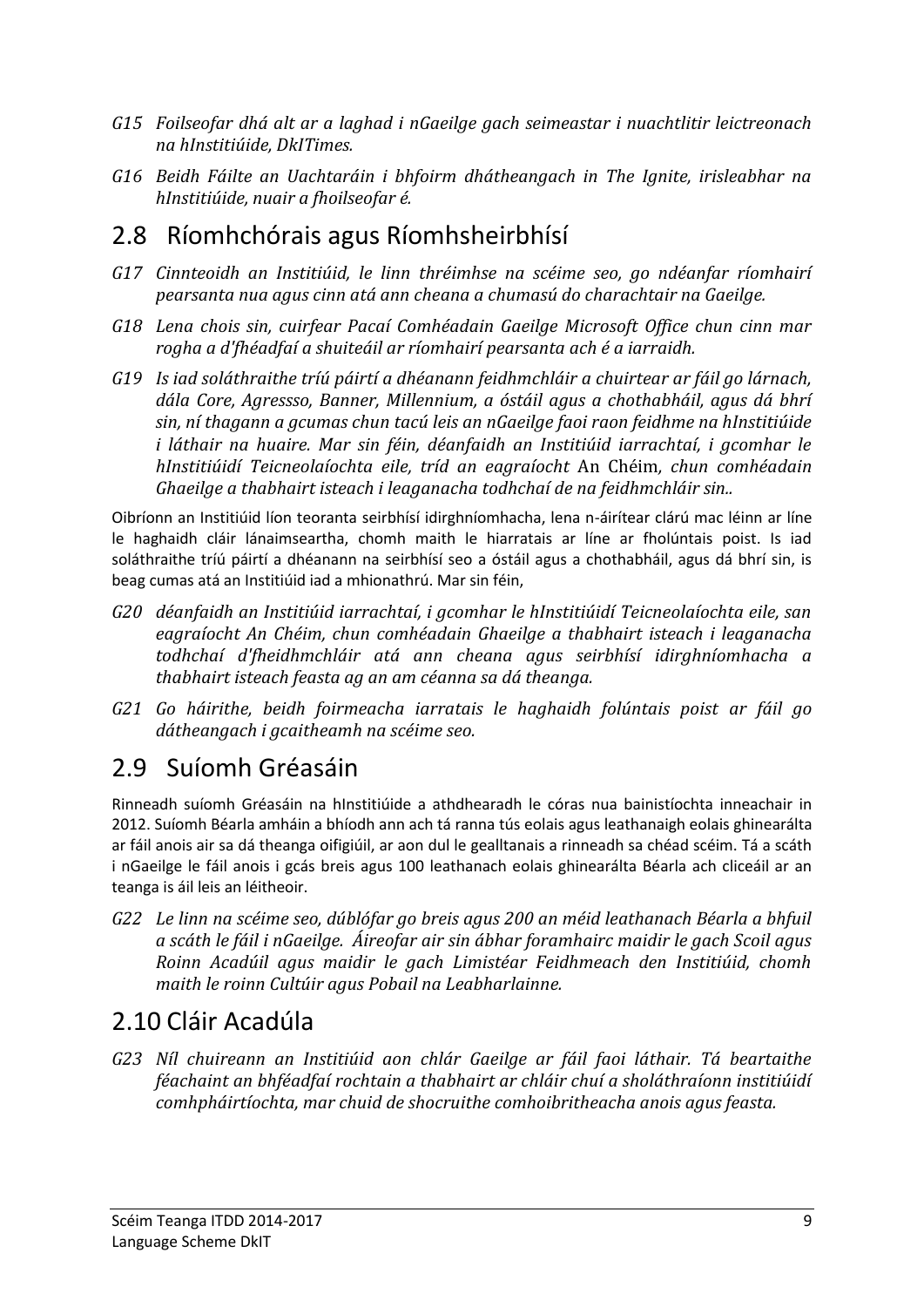### <span id="page-11-0"></span>2.11 Idirghníomhaíocht Pobail

- *G24 Ní bhíonn cruinnithe poiblí ag an Institiúid sa Ghaeltacht agus is i mBéarla a sheoltar gach cruinniú poiblí. Déanfaidh an Institiúid a dícheall, mar sin féin, aon chruinnithe spriocdhírithe i ngaelscoileanna, gaelcholáistí agus i nGaeltacht Ráth Chairn, cainteanna mar gheall ar chláir na hInstitiúide, m.sh., a sheoladh i nGaeilge. Leanfar de gach comhfhreagras chuig na scoileanna sin a bheith i nGaeilge.*
- *G25 Déanfaidh an Institiúid rannpháirtíocht i nGaeilge in imeachtaí scoile (m.sh. SciFest) a mhisniú agus a éascú.*
- *G26 Leanfaidh an Institiúid de Logainmneacha oifigiúla na Gaeltachta [arna ndearbhú ag an Aire san Ordú Logainmneacha (Ceantair Ghaeltachta] 2014] a úsáid le haghaidh cuspóirí oifigiúla.*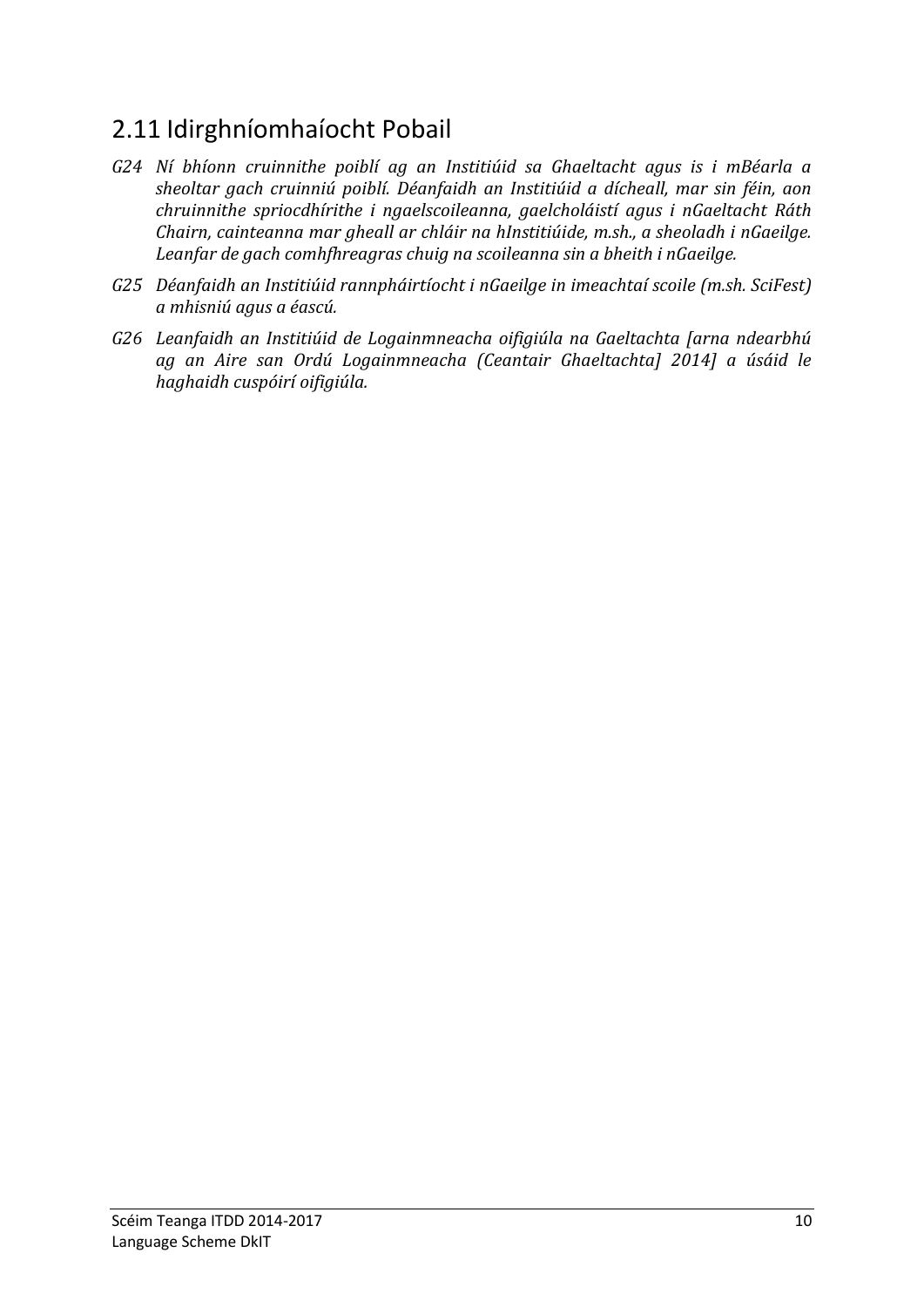### <span id="page-12-1"></span><span id="page-12-0"></span>3.1 Earcaíocht agus Imlonnú

Ba cheart a chur san áireamh go bhfuil an Institiúid faoi cheangal ag rialacháin atá leagtha amach ag an Aire Oideachais agus Scileanna maidir le nósanna imeachta roghnúcháin agus go bhfuil sí faoi réir, i láthair na huaire, ag an gCreat Rialaithe Fostaíochta, a theorannaíonn cumas na hInstitiúide chun ceapacháin nua a dhéanamh.

- *G27 Mar sin féin, thar thréimhse na scéime seo agus scéimeanna eile dá éis, cinnteoidh an Roinn Acmhainní Daonna (faoi réir ag creat na nósanna imeachta earcaíochta náisiúnta aontaithe) go bhfuil líon leordhóthanach don fhoireann sna háiteanna ábhartha inniúil sa Ghaeilge. Bainfear leas as oiliúint foirne agus as ath-imlonnú foirne chun cibé earcaíocht atá ceadaithe a fhorlíonadh.*
- *G28 Cuirfidh beartas earcaíochta na hInstitiúide san áíreamh an gá atá le daoine le Gaeilge in áiteanna mar an Oifig Fáiltithe agus an Leabharlann. Déanfar jabfhógraí agus jabthuairisci a athbhreithniú de réir mar a thagann siad chun cinn chun an gá atá le cumas Gaeilge, nó a inmhianaithe atá cumas Gaeilge, a bhreacadh orthu.*
- *G29 Chun feasacht teanga a mhéadú leanfaimid de chur an topaic seo san áireamh i gcúrsaí Oiliúna Ionduchtúcháin chun comhairle a chur ar an bhfoireann faoi chuspóir Acht na dTeangacha Oifigiúla, an tslí ina gcuirtear chun feidhme é san Institiúid agus a impleachtaí don eagraíocht.*

#### <span id="page-12-2"></span>3.2 Oiliúint agus Forbairt Foirne

Tá gealltanas leanúnach le comhlíonadh ag an Institiúid maidir le hoiliúint chuí a chur ar an bhfoireann agus tacú le forbairt foirne. Tabharfaimid spreagadh d'fhorbairt scileanna teanga chun cur lenár gcumas seirbhísí a chur ar fáil i nGaeilge. Tá bunscileanna, meánscileanna agus ardscileanna ag baill foirne áirithe san Institiúid agus féachfaimid le tógáil ar na scileanna sin.

- *G30 Seo cuid de na bearta a úsáidfidh an Roinn Acmhainní Daonna i gcomhar le hOifig na Gaeilge agus réimsí ábhartha eile:*
	- *(a) Suirbhé ar an bhfoireann maidir le cé na scileanna Gaeilge atá acu agus cén spéis atá acu i gcur leis na scileannasin ;*
	- *(b) Poiblíocht a thabhairt do ranganna Gaeilge atá ar fáil lasmuigh den Institiúid;*
	- *(c) Ranganna Gaeilge inmheánacha a chur ar fáil nuair is indéanta agus faoi réir éilimh. Tá ceaptha socruithe comhpháirtíochta a dhéanamh le hinstitiúidí eile agus le heagraíochtaí Gaeilge chun na ranganna sin a chur ar fáil;*
	- *(d) Tacú le baill foirne ar mian leo ranganna Gaeilge a dhéanamh mar chuid de Phlean Oiliúna agus Forbartha Foirne.*

### <span id="page-12-3"></span>3.3 Feabhsúcháin ar Sheirbhísí Tacaíochta

Ag éirí as céad scéim na hInstitiúide, tugtar tús áite i gcónaí do fheabhsúcháin a dhéanamh ar sheirbhísí tacaíochta Gaeilge. Tá liosta de bhaill foirne atá sásta seirbhís Ghaeilge a chur ar fáil ag an Oifig Fáiltithe agus tá sé le léamh ar shuíomh Gréasáin na hInstitiúide. Tá ceaptha tuilleadh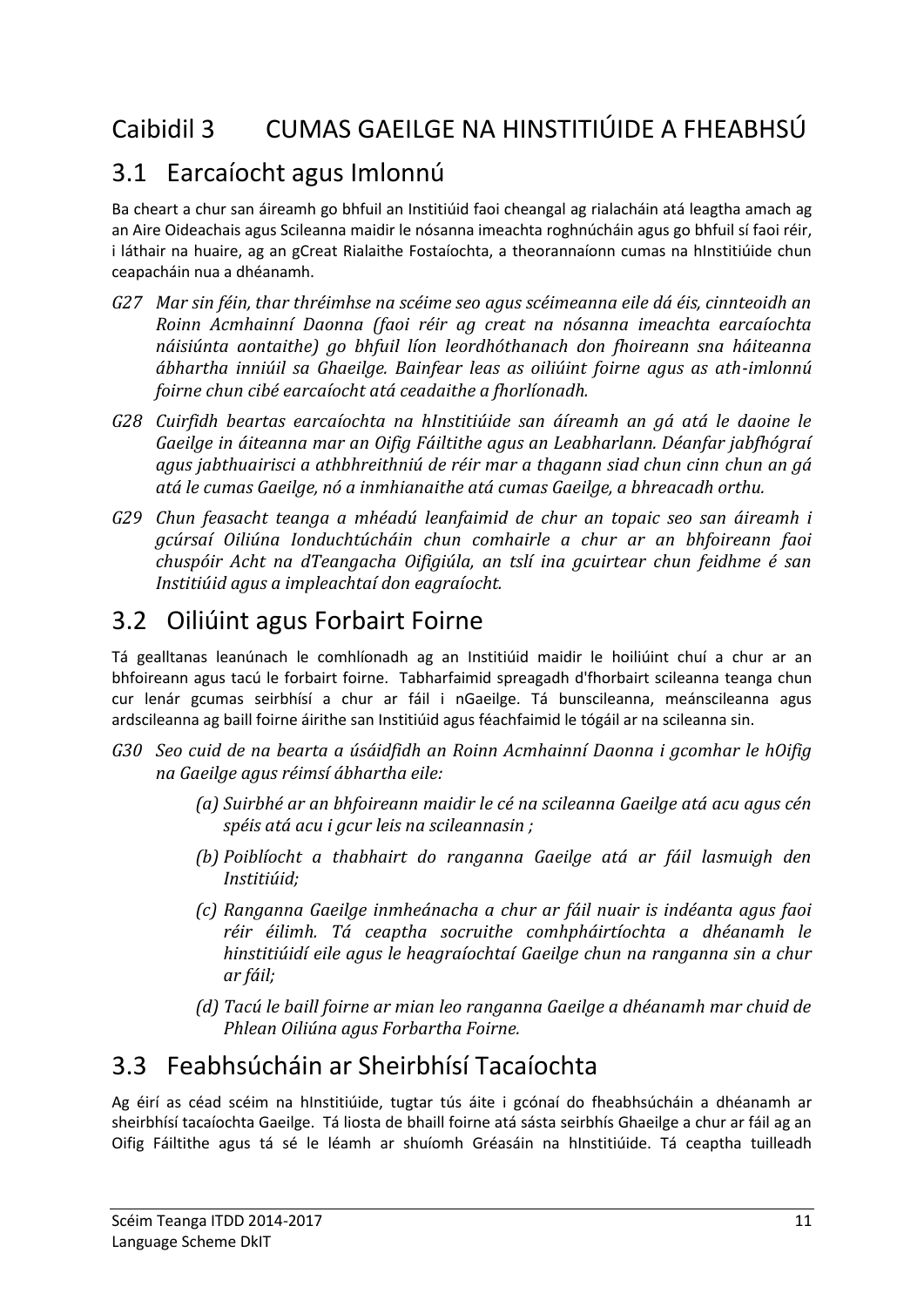feabhsúcháin a dhéánamh ar inniúlacht Ghaeilge na foirne trí oiliúint, forbairt foirne agus earcaíocht, mar a mhínítear in [3.1](#page-12-1) agu[s 3.2](#page-12-2) thuas.

- *G31 Leanfaidh an tOifigeach Gaeilge d'aistriúcháin measartha mór a dhéanamh. Tabharfar aistriúcháin is mó ná sin do ghairmithe lasmuigh.*
- *G32 Leanfaidh an leabharlann de bheith ina thaisclann d'acmhainn foghlama Gaeilge d'úsáid na foirne agus na mac léinn araon, m.sh. leabhair Ghaeilge, CDanna, DVDanna. Geallann an leabharlann na hacmhainní Gaeilge sin a athbhreithniú agus a nuahonrú go leanúnach.*

#### <span id="page-13-0"></span>3.4 Cur chun cinn na Gaeilge

- *G33 Geallann an Institiúid an Ghaeilge a chur chun cinn agus a fhorbairt ar campas. Léirítear é sin sa Phlean Straitéiseach reatha agus léireofar é i bPleananna Straitéiseacha feasta.*
- *G34 Ba ghealltanas airgeadais agus siombalach é ag an Institiúid i leith na Gaeilge Oifigeach Gaeilge páirtaimseartha a bheith ceaptha le linn chéad scéim na hInstitiúide. Leanfar den ghealltanas sin le linn na dara scéime.*
- *G35 I gcaitheamh óráidí ag imeachtaí poiblí san Institiúid, leanfar de chéatadán de na tuairimí réamhráiteacha a bheith i nGaeilge chun íomhá agus timpeallacht dhearfach dhátheangach a chur chun cinn.*
- *G36 Leanfaidh an Oifig Gairmeacha d'aird na mac léinn a dhíriú ar na deiseanna atá ar fáil dóibh siúd atá inniúil sa Ghaeilge, ní amháin deiseanna fostaíochta ach deiseanna breisoideachais, leis.*
- *G37 De bhrí gur teanga bheo í an Ghaeilge, ní mór í a chothú i saol an champais. Eagrófar raon imeachtaí, dá réir, chun é sin a dhéanamh. Ina measc siúd beidh:*
	- *(a) Imeachtaí a óstáil le linn Sheachtain na Gaeilge.*
	- *(b) Imeachtaí sóisialta a chur ar fáil don fhoireann agus do mhic léinn, lena náirítear Ciorcal Comhrá, chomh maith le himeachtaí sóisialta eile chun ócáidí ag a bhféadfaí Gaeilge a labhairt a chur ar fáil.*
	- *(c) Mic léinn a spreagadh chun cumann Gaeilge nó cumann Gaelach a bhunú. De bhrí go gcaithfeadh a leithéid de chumann a bheith faoi cheannas na mac léinn, spreagfaidh an Institiúid Aontas na Mac Léinn chun dul i gceannas ar an bpróiseas sin.*
- *G38 Le linn dara scéim teanga na hInstitiúide, bainfear úsáid as sraith leathanach ar leith ar shuíomh Gréasáin na hInstitiúide chun an fhoireann agus na mic léinn a choimeád ar an eolas faoi ghnóthaí a bhaineann leis an nGaeilge, lena n-áirítear acmhainní foghlama, seirbhísí Gaeilge atá ar fáil san Institiúid, imeachtaí agus eolas maidir le cearta teanga agus dualgais teanga faoi Acht na dTeangacha Oifigiúla. Is é an tOifigeach Gaeilge a bheidh i bhfeighil na leathanach sin agus d'fhéadfaí cur leo má bhunaíonn mic léinn na hInstitiúide Cumann Gaelach.*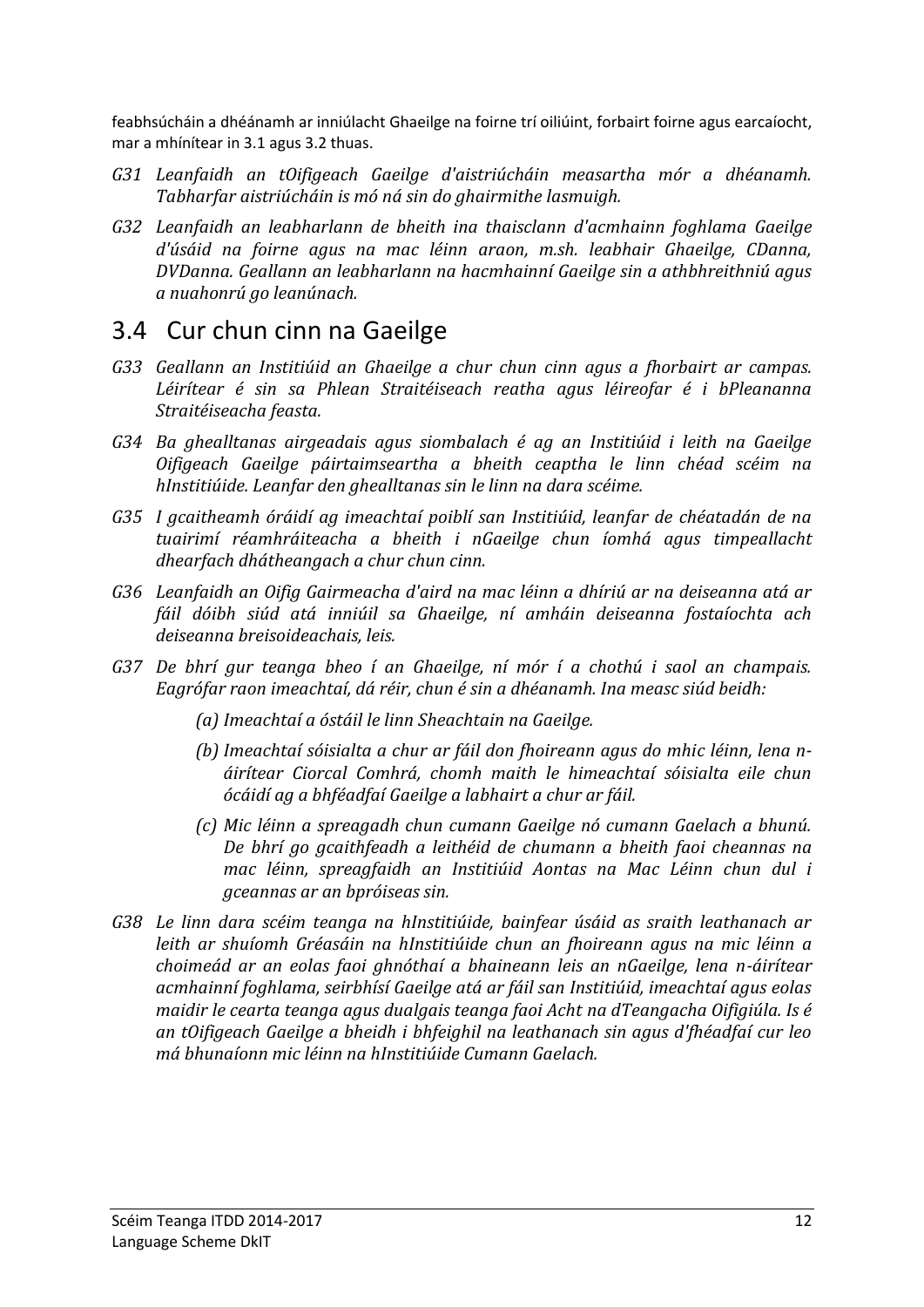### <span id="page-14-0"></span>Caibidil 4 FEIDHMIÚ AGUS MONATÓIREACHT

Is ar Bhord Feidhmiúcháin na hInstitiúíde, faoi cheannas an Uachtaráin, a bheidh an fhreagracht dheiridh as feidhmiú na scéime a chinntiú. Déanfar amhlaidh go príomha trí na Coistí le haghaidh Bainistíocht Acadúil agus Pleanáil agus Bainistíocht Oibríochtaí agus Seirbhísí Tacaíochta, a phléann le ceisteanna oibríochta thar ceann an Bhoird Fheidhmiúcháin. Is iad Cinn na nAonad Feidhmiúil éagsúil (idir Acadúil agus Riaracháin) a dhéanfaidh an feidhmiú agus an monatóireacht leanúnach. Tá gealltanais déanta acu ina leith sin sa scéim seo. Gheobhaidh siad cúnamh ón Oifigeach Gaeilge chun an obair sin a éascú.

Déanfar monatóireacht ar dhul chun cinn agus tuairisceofar é don Bhord Feidhmiúcháin faoi dhó sa bhliain agus i dTuarascáil Bhliantúil na hInstitiúide.

I gcaitheamh thréimhse na scéime seo, ceapfar córas formiúil ar fud na hInstitiúide chun monatóireacht a dhéanamh ar iarratais ar sheirbhís Ghaeilge. D'fhéadfadh sin a bheith i bhfoirm bhunachar sonraí láraithe mar ar féidir le Cinn na nAonad Feidhmiúla éagsúla iarratais ar sheirbhís Ghaeilge a logáil de réir mar a fhaightear iad ina réimsí faoi seach.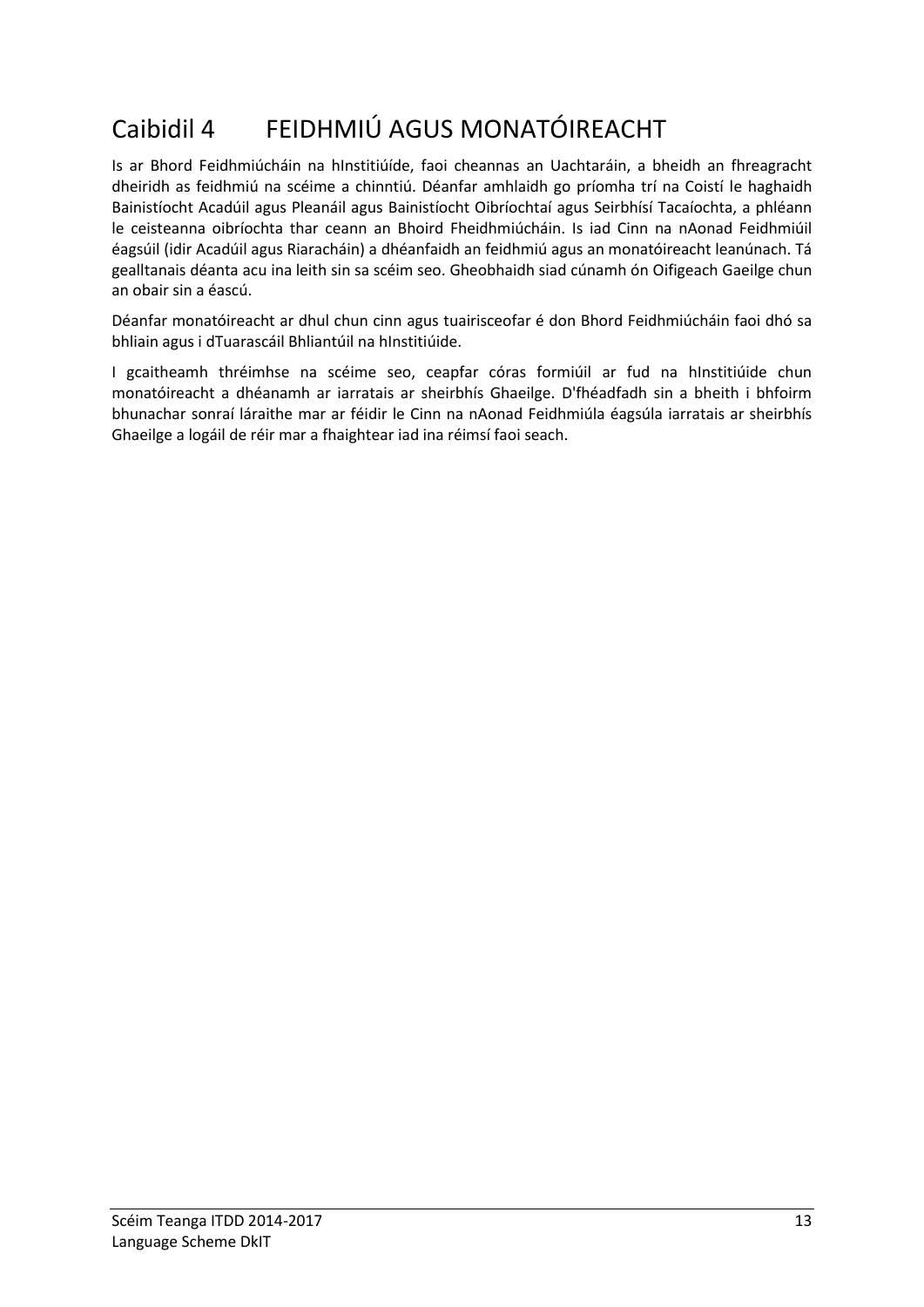## <span id="page-15-0"></span>Caibidil 5 POIBLIÚ NA SCÉIME AONTAITHE

Cuirfear a bhfuil sa scéim seo, mar aon le gealltanais agus forálacha na scéime, in iúl don phobal ar na slite seo:

- $\triangleright$  Preasráiteas
- > Seoladh Oifigiúil
- Fógairt na bhforálacha
- Scaipeadh ar ghníomhaireachtaí agus ar chomhlachtaí poiblí cuí
- $\triangleright$  Suíomh Gréasáin

Lena chois sin, feidhmeofar na bearta a ndéantar cur síos orthu in Alt [2.3](#page-8-0) *(Tairiscint Ghníomhach Seirbhíse).*

Scaipfear an scéim go hinmheánach ar an bhfoireann agus ar mhic léinn uile na hInstitiúide i ríomhphost, agus nóta ag gabháil leis ón Uachtarán. Cuirfear cóip den scéim aontaithe ar aghaidh chuig Oifig an Choimisinéara Teanga.

Is é leagan Béarla na scéime seo an leagan oifigiúil.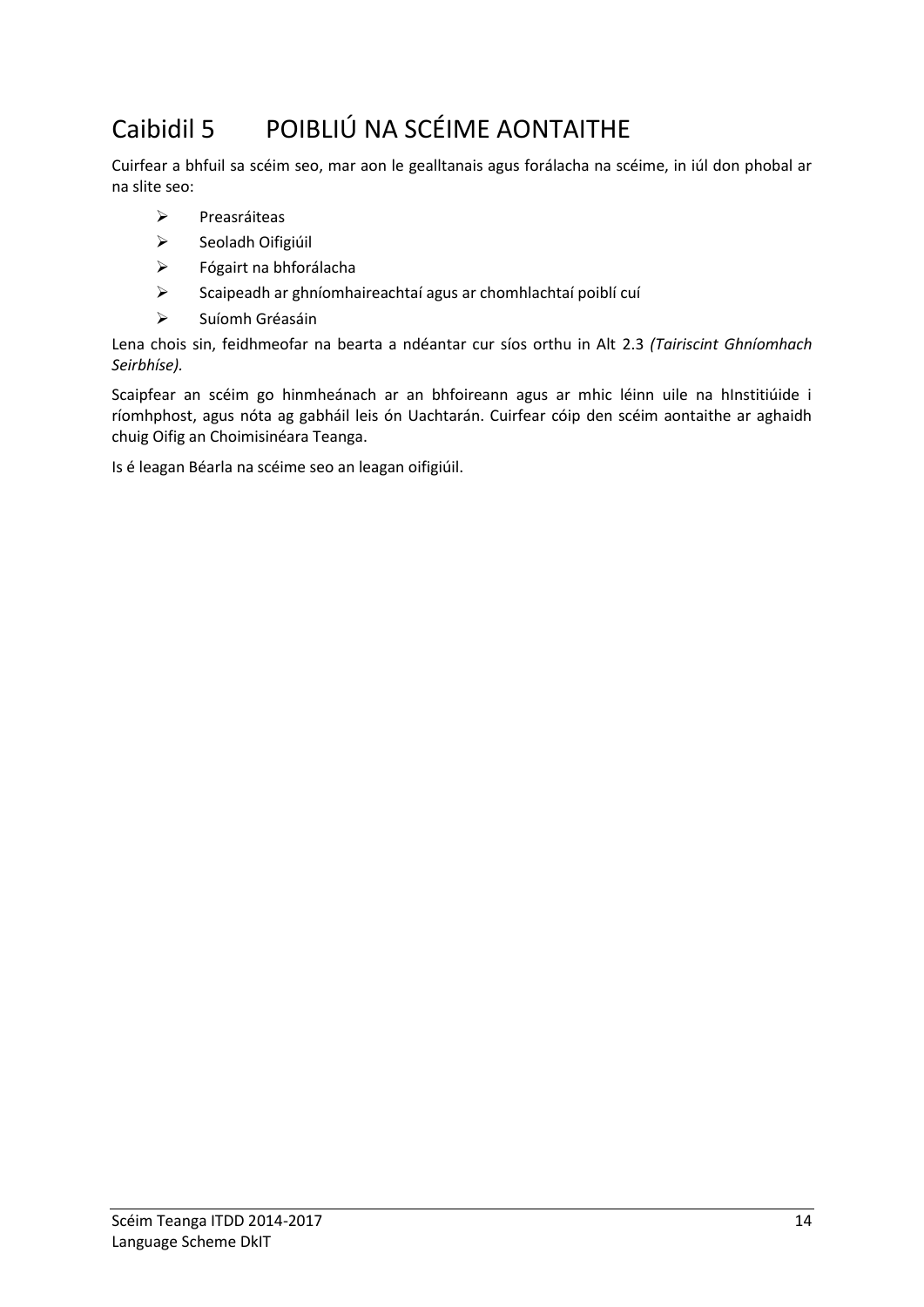### Aguisín 1

#### **Doiciméid Dhátheangacha a chur ar Fáil**

*Seo a leanas liosta de na doiciméid (lena n-áirítear bróisiúir, foirmeacha iarratais agus bileoga eolais) a chuirfear ar fáil go dátheangach le linn thréimhse na dara scéime. Beidh siad sin de bhreis ar na doiciméid a cuireadh ar fáil faoin gcéad scéim, doiciméid a bheidh ar fáil i gcónaí.* 

<span id="page-16-1"></span><span id="page-16-0"></span>

| Aonad                   | <b>An Chéad Scéim</b>                                 | An Dara Scéim                                                |
|-------------------------|-------------------------------------------------------|--------------------------------------------------------------|
| <b>Acmhainní Daonna</b> | Foirmeacha d'Fhostaithe Nua                           | Foirm Údaraithe chun Obair Sheachtrach a                     |
|                         | Foirm Éilimh do Mhúinteoirí Páirtaimseartha           | Dhéanamh                                                     |
|                         | Foirm Éilimh d'Fhostaithe Neamhbhuana                 | Foirm Scoir d'Fhostaithe<br>п                                |
|                         | Foirmeacha Éilimh do Chostais Taistil                 | Foirm Iar-údarúcháin<br>л                                    |
|                         | Foirm Iarratais ar Chúnamh le Táillí                  | Scéim Luath-Scoir na bhFostaithe<br>л                        |
|                         | Foirm Iarratais ar Shaoire/Foirm Tuairiscithe         | Foirm Éilimh do Bhaill Painéil Agallaimh                     |
|                         | Neamhláithreachta                                     | Dearbhú maidir le Pinsin Seirbhíse Poiblí                    |
| Leabharlann             | Foirm Iasachta Idirleabharlainne<br>п                 | Foirm Iarratais ar Bhallraíocht Sheachtrach<br>п             |
|                         |                                                       | Foirm Iarratais ar Bhallraíocht ó Bhall Foirne na            |
|                         |                                                       | hInstitiúide                                                 |
|                         |                                                       | Bileog um Thuairimí Úsáideoirí                               |
|                         |                                                       | Bileog faoin Chárta amháín 6 Leabharlann                     |
| An tionad Forbartha     | An réamhrá leathleathanaigh agus an t-ainm ar an<br>в | An clúdach istigh d'Fhillteán Eolais an Ionaid<br>J.         |
| Réigiúnaí               | gclúdach agus lastigh de THE LINK, irisleabhar        | Forbartha Réigiúnaí                                          |
|                         | snasta débhliantúil ón Ionad Forbartha Réigiúnaí      | Bileog a chuirtear ar fáil laistigh d'Fhillteán Eolais<br>п. |
|                         | Foirm Iarratais an Aonaid Ghorlainne                  | an Ionaid Forbartha Réigiúnaí                                |